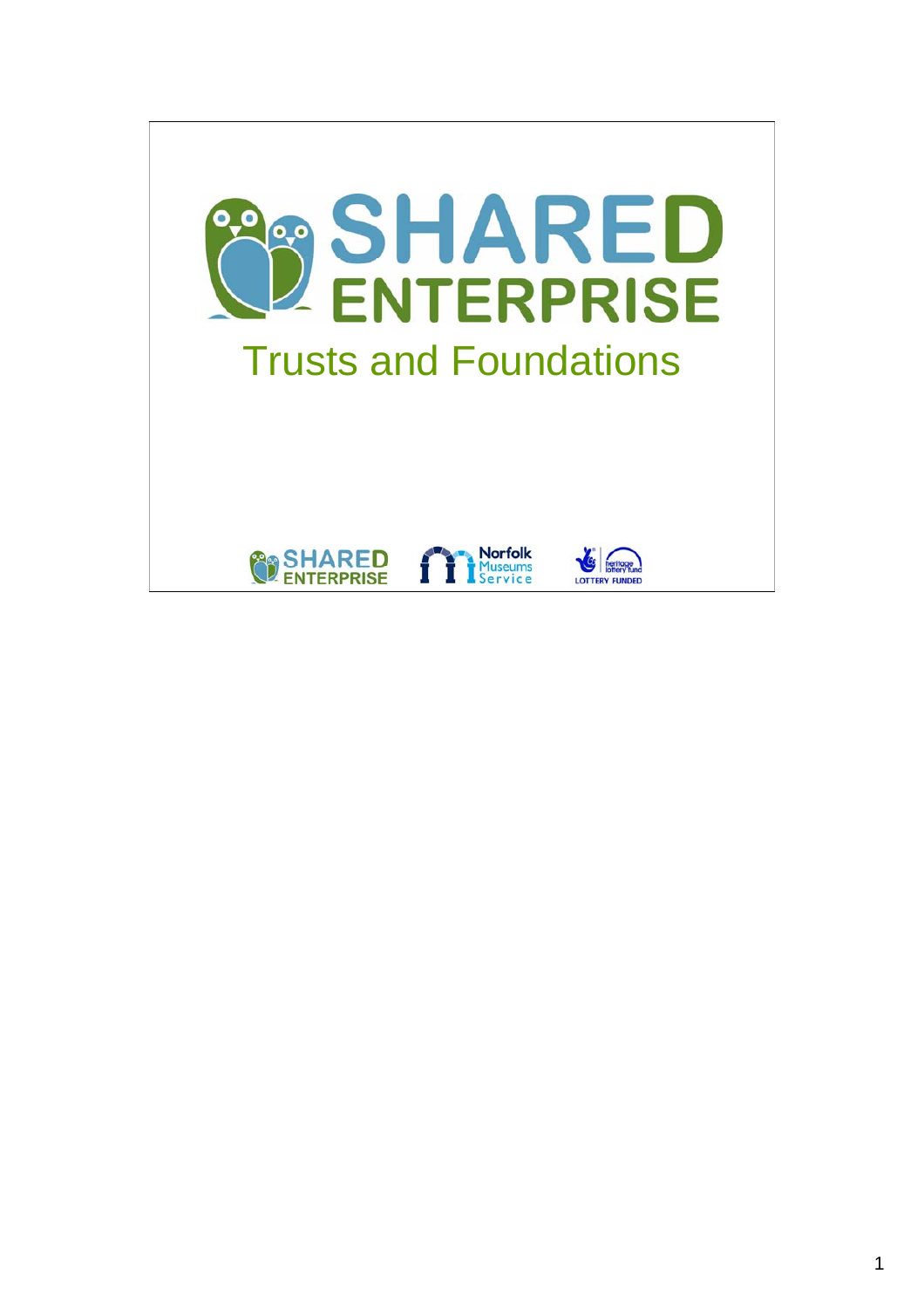## Why apply to Trusts and Foundations?

• There are around 10,000 charitable trusts and foundations in the UK, distributing over £2 billion in grants annually.

Challenges:

- Demonstrating that your project meets the charity's purpose
- Finding a good match in the first place

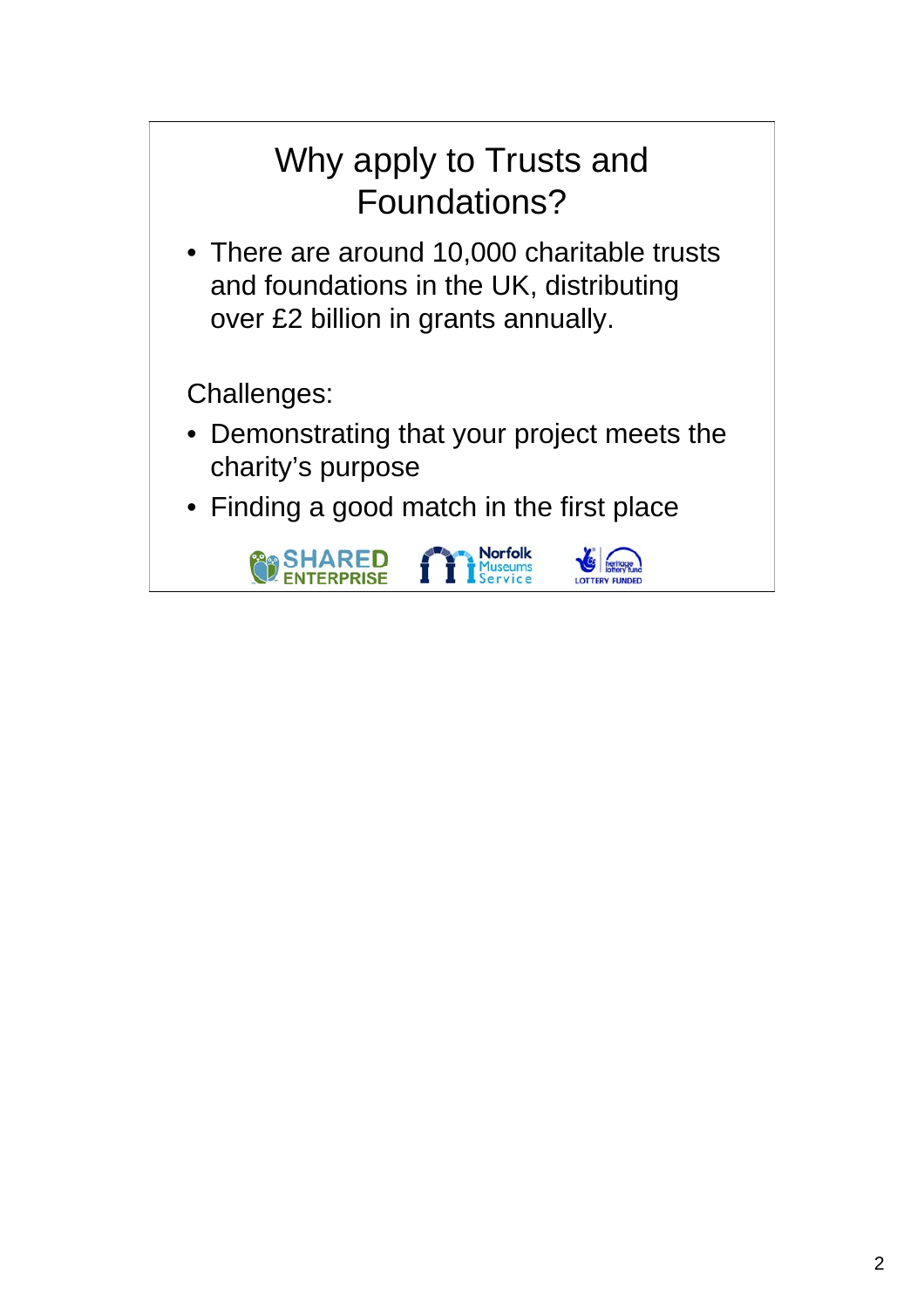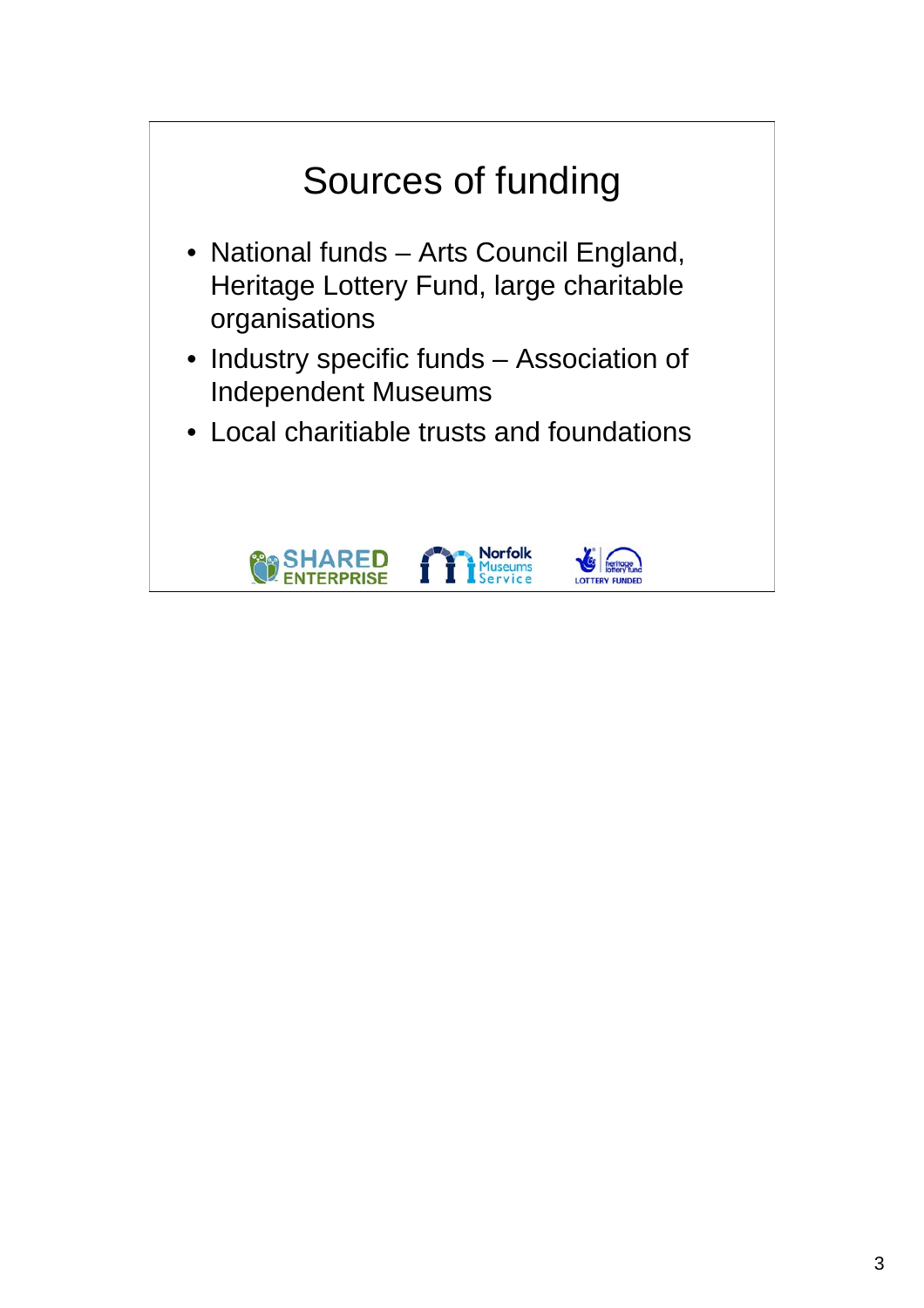## Where to find them

Free online databases:

- Funding Central
- Grant Makers Online
- Grants Net
- Heritage Funding Directory





**Norfolk**<br>Museums<br>Service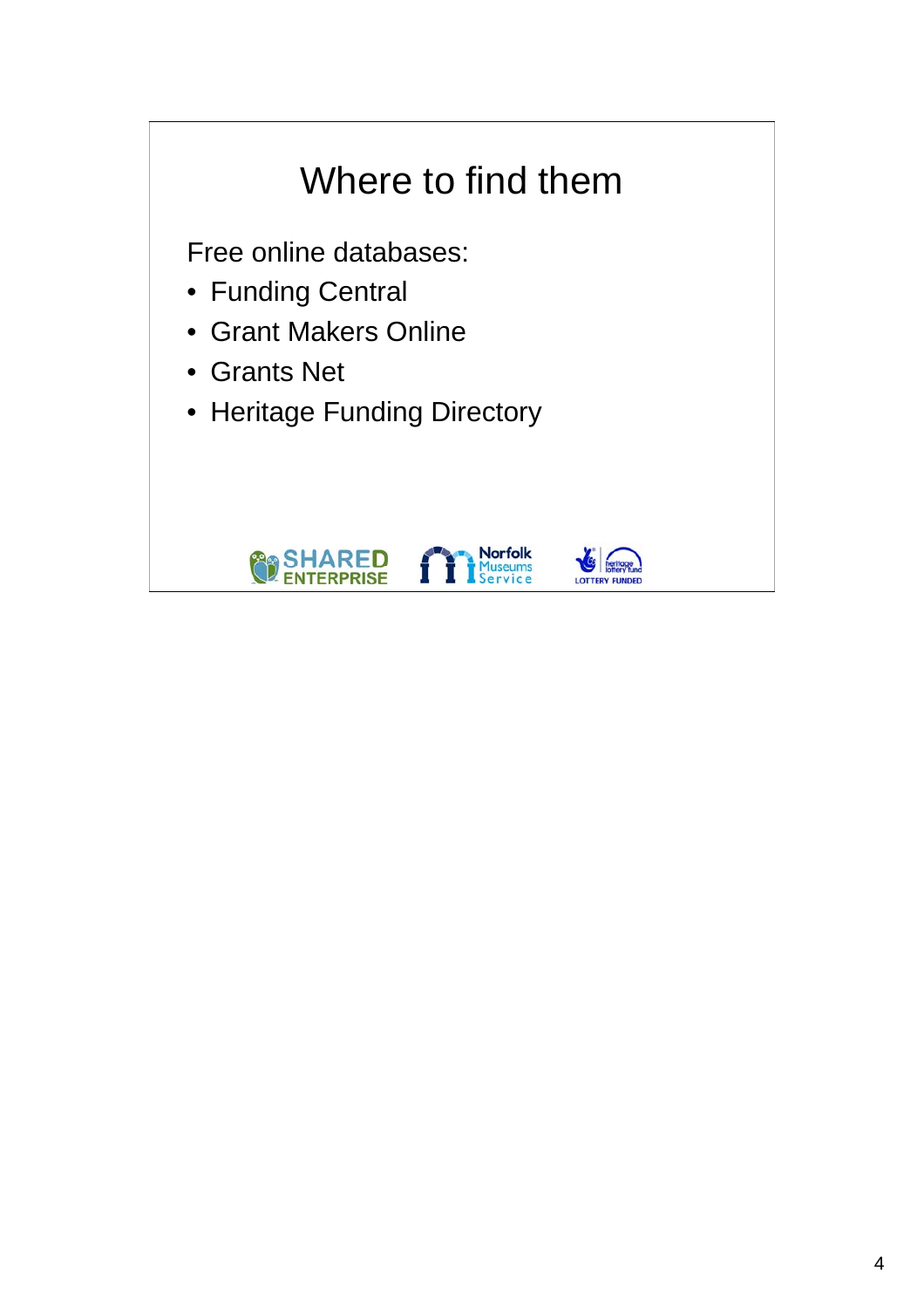## Where to find them

Online subscription databases:

- EU Money Service
- Funding Information
- Grant Tracker
- Grants Online
- Trust Funding

*NB SHARED Enterprise does not endorse or recommend any database services, fee-paying or otherwise*

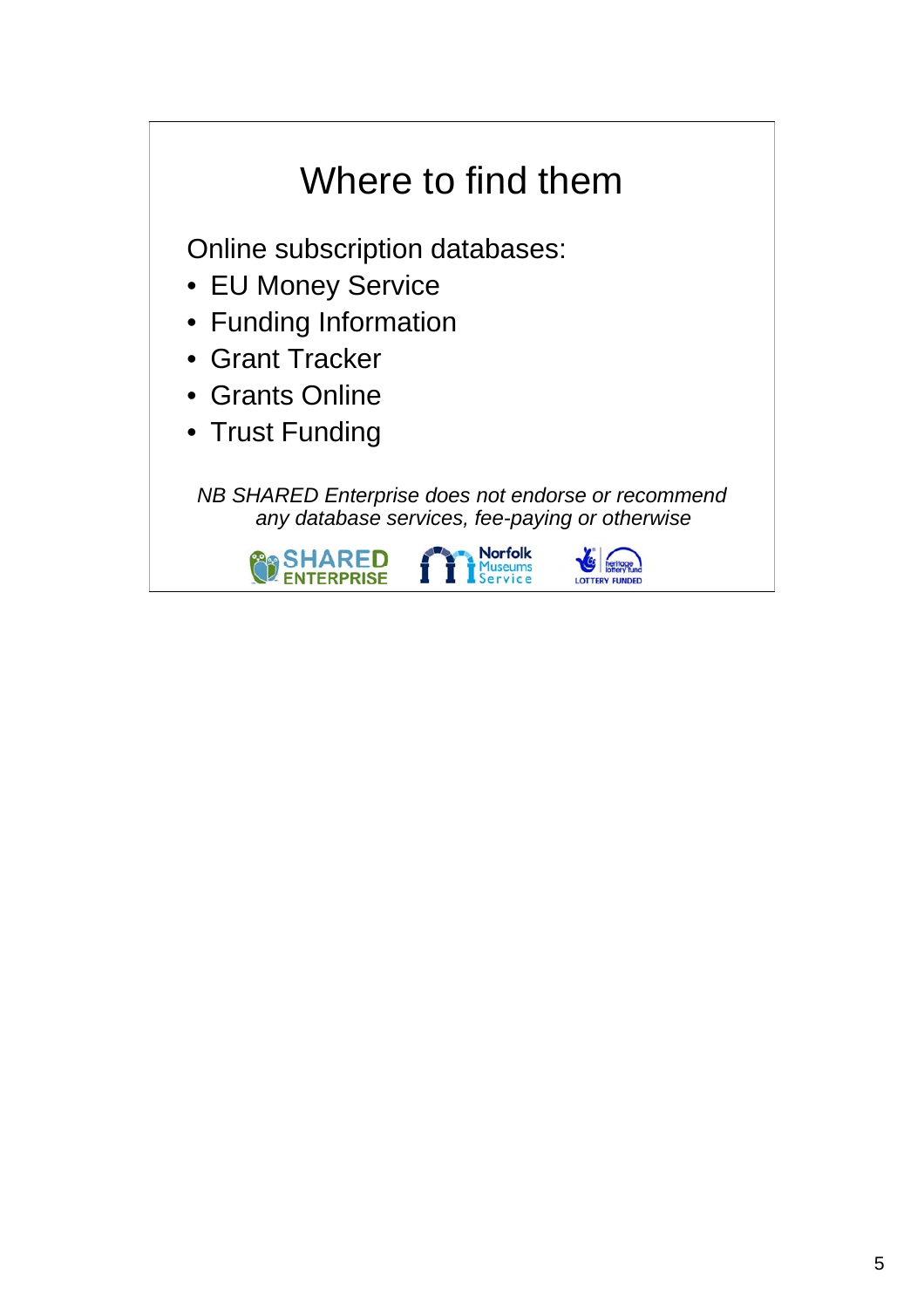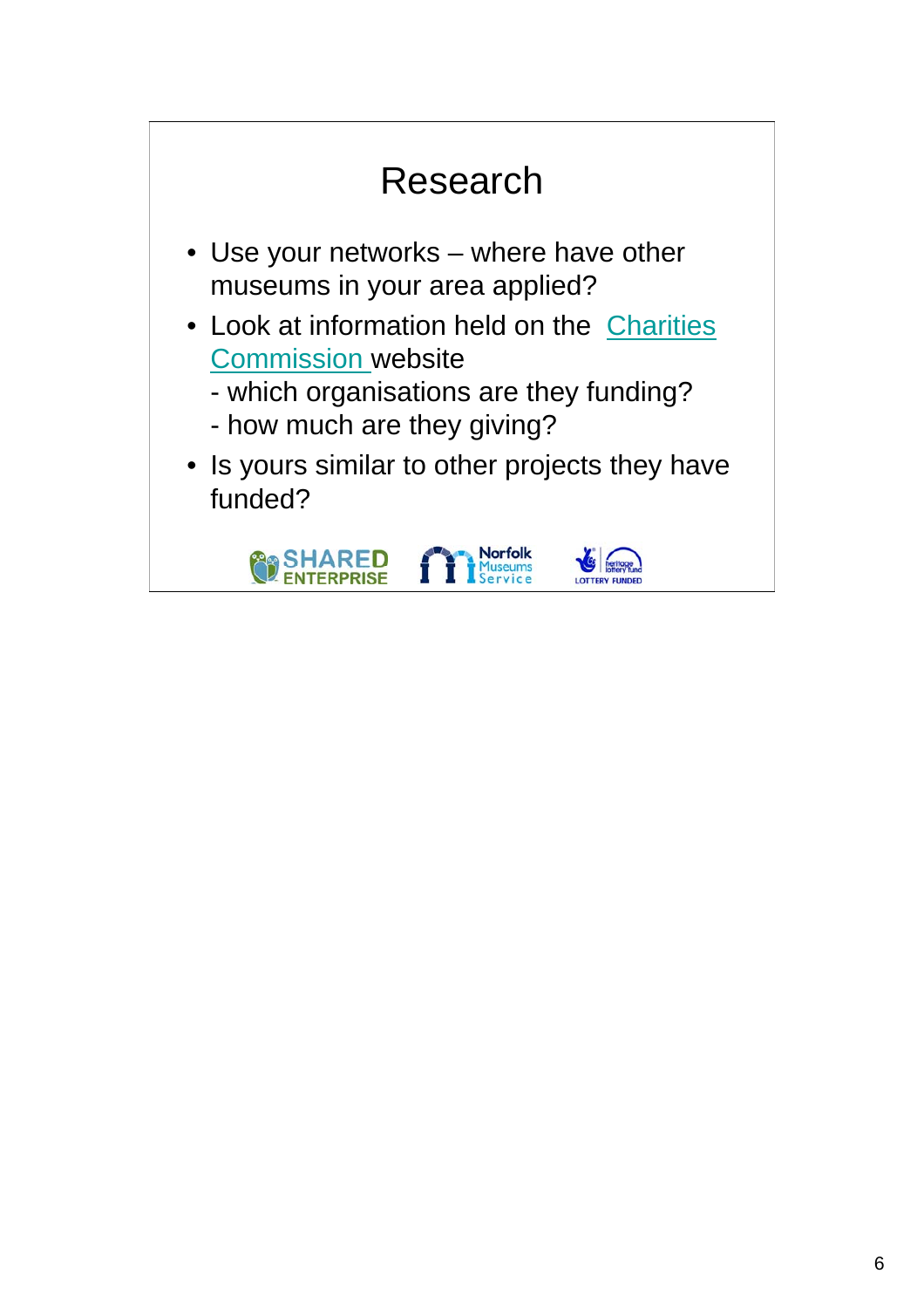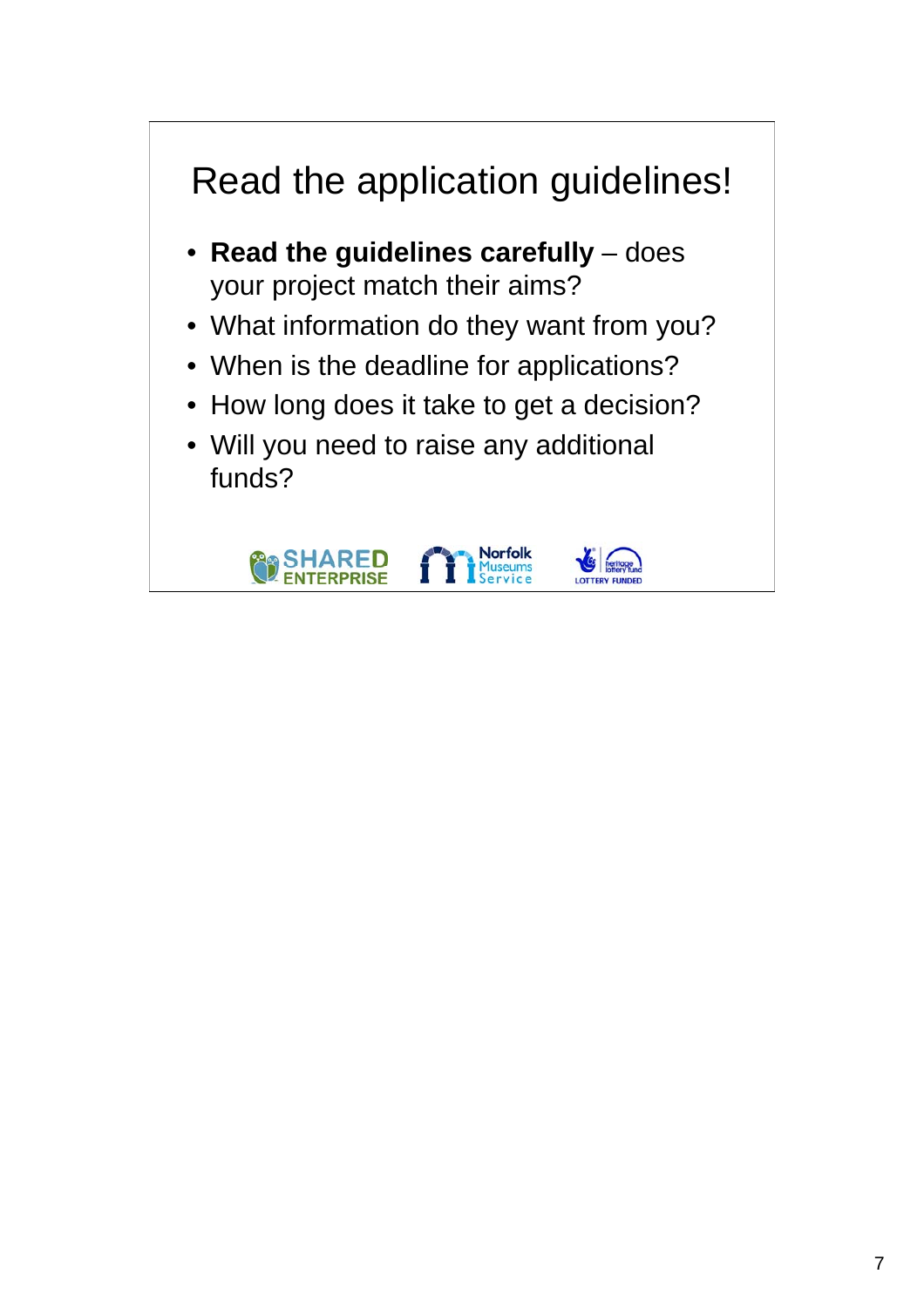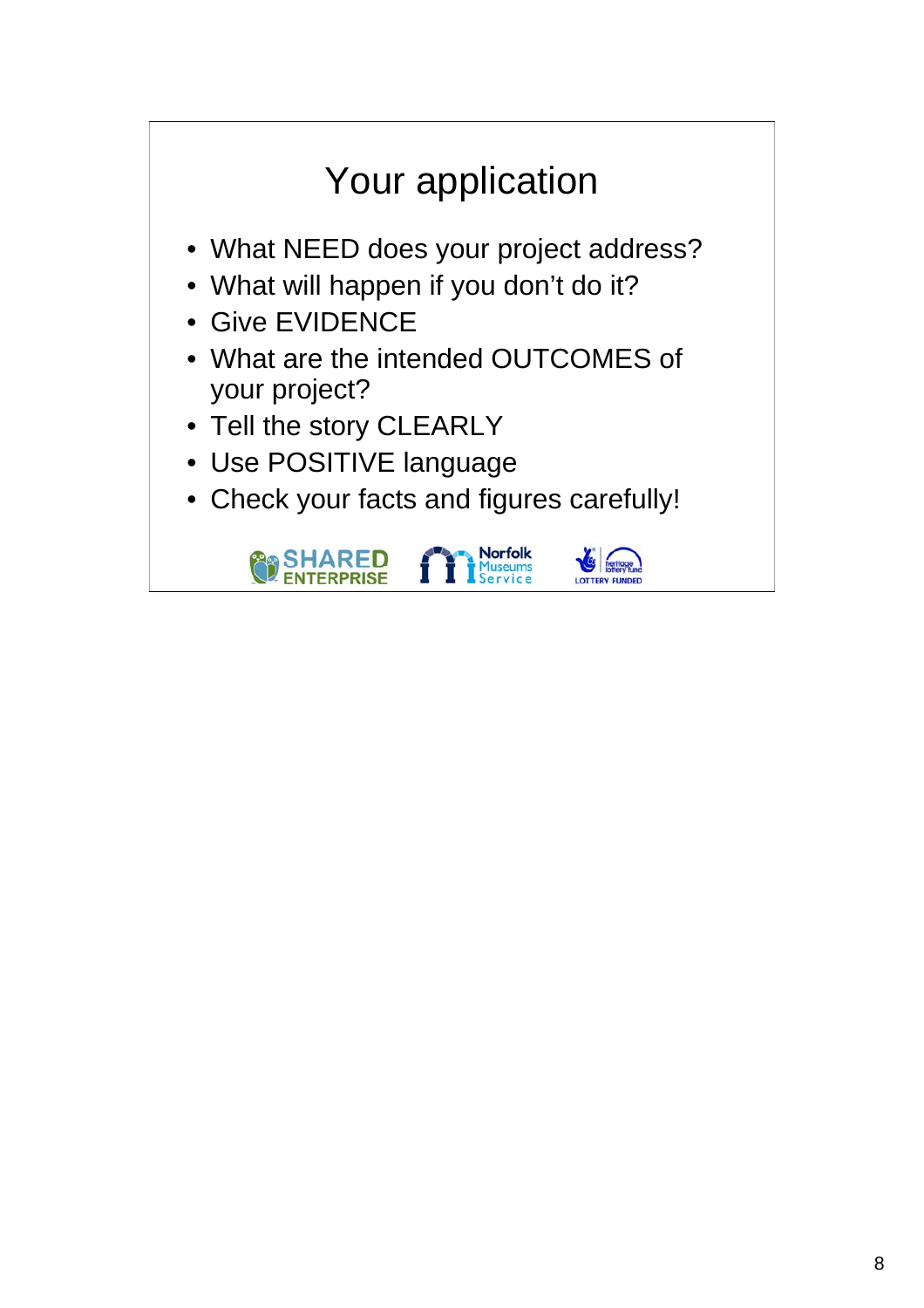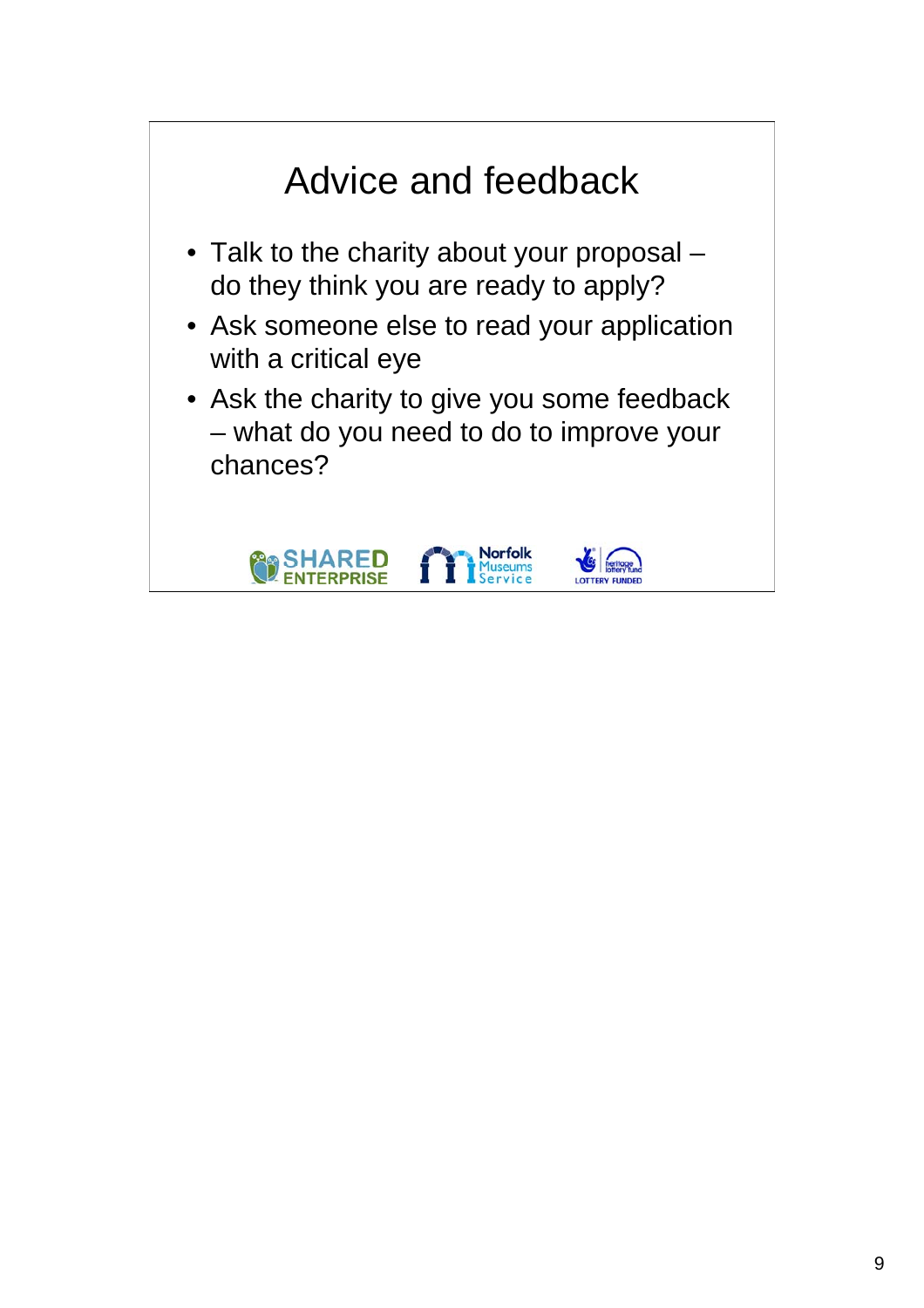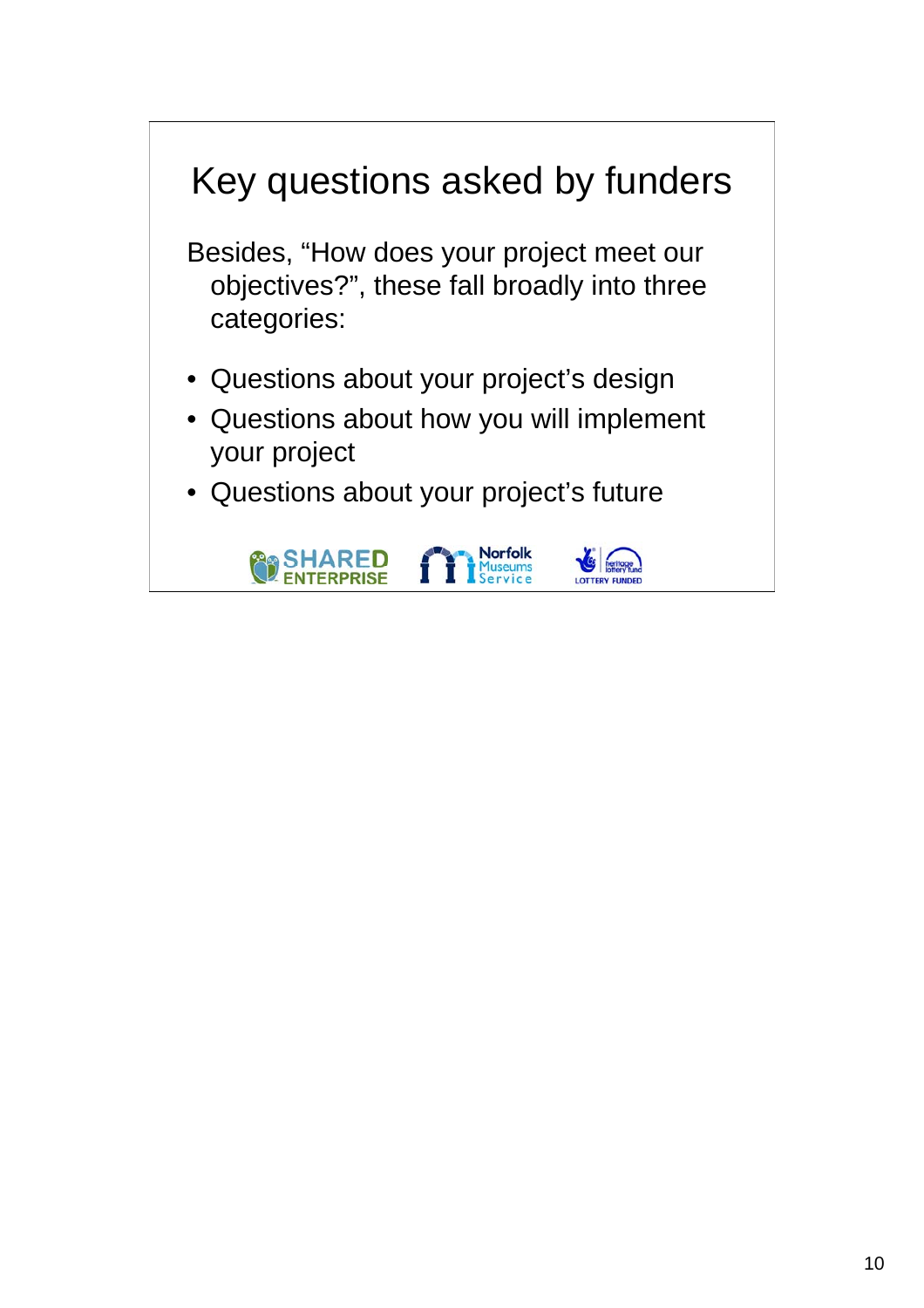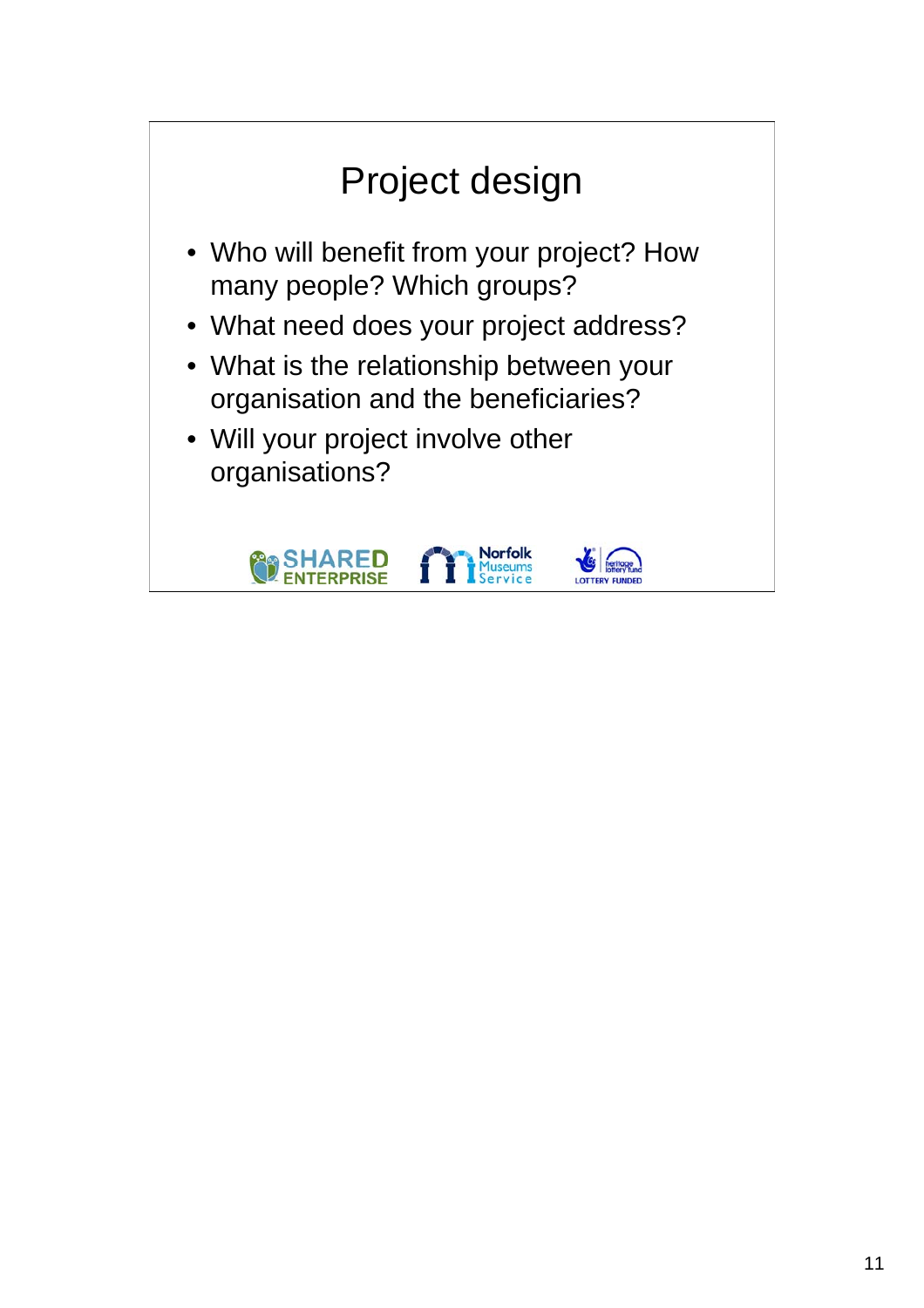